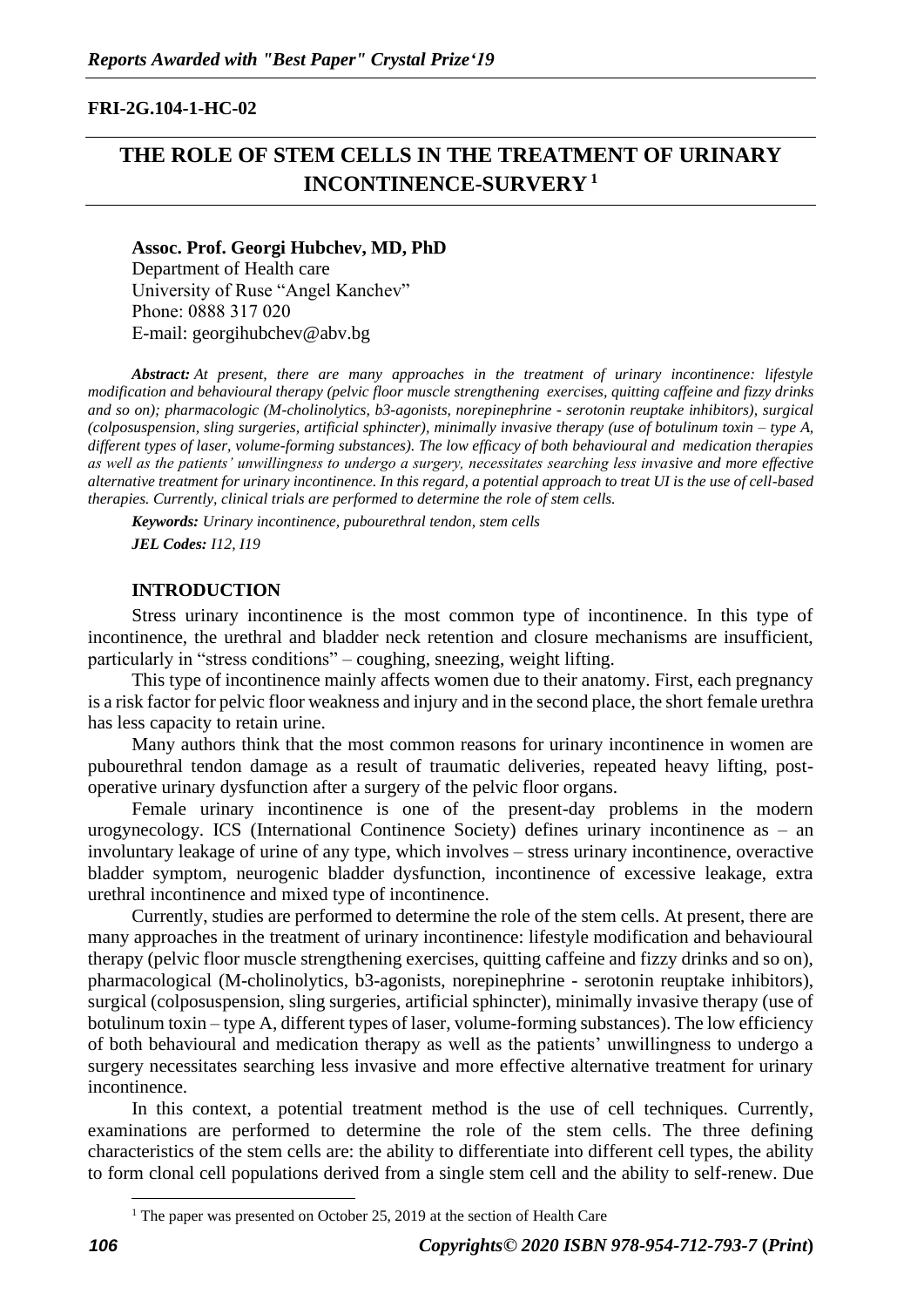to these characteristics and because there is no immune response towards their use, it might be suggested that the use of stem cells is a promising approach for the treatment of the disease.

This article aims at presenting the literary review and thematic scientific articles for the use of stem cells in treating urinary incontinence.

Urinary retention in women is mainly caused by the anatomical and functional bladder structure, vesicoureteral segment, the mucosa and the urethral submucosal layer, the urethral sphincter, muscles and pelvic junctions. The process of urination is controlled by the internal sphincter (smooth muscle, involuntary) and the external sphincter (striated muscles, voluntary). Malfunction of one or set of elements leads to female UI.

### **EXPOSITION**

Collagen, polytetrafluoroethylene, silicone particles, autologous fatty tissue, autologous chondrocytes, dextranomer/ hyaluronic acid copolymer and others in their capacity of bulking agents have been used for a long time for the treatment of UI. Over the past years, with the improvement of cell techniques, different types of cultivated stem cells have been injected.

Stem cells are divided into embryonic and non-embryonic ones; totipotent, pluripotent, multipotent, unipotent according to their ability to differentiate. According to their source of origin, stem cells from umbilical cord blood, bone marrow stem cells, adipose-tissue derived stem cells and so on. The use of embryonic stem cells is associated with ethical aspects that limit their use.

Dozens of clinical trials, based on the role of stem cells in the treatment of UI have been performed. Most of the trials refer to stress urinary incontinence. They differ according to the stem cell-injection method, volume of the injected substance, periods of observation and ways of evaluating the efficiency of the procedure and the outcome. Transurethral approach of injecting stem cells is more frequently used in the region of striated sphincter and submucosal layer of the urethra.

The largest study, related to the treatment of female stress urinary incontinence is M. Mitterberger study, which involved 123 women with transurethral injection of autologous stem cells (fibroblasts and myoblasts) in the urethral submucosa and rhabdosphincter. One year after injecting the cells, 94 (79%) patients reported complete urine retention, 16 (13%) – significant improvement and 9 (8%) – slight improvement, contractility and electromyography activity of the striated sphincter in patients with myoblasts injection.

In M.K. Shirvan study, peripheral venous blood was used as a source of stem cells. All 9 patients reported improvement after a 6-month follow-up.

Most studies have had short - term follow-up (till the 1,5 year), except J.N. Cornu and colleagues study, who have analyzed results in the course of 6 years after the endourethral injection of autologous bone marrow stem cells; 3 out of 11 patients reported positive effect (18). Stangel-Wojcikiewicz has followed his patients after the 4th year – improvement in the quality of life has been reported by 12 out of 16 patients.

All the treatment complications may be divided into 3 groups: related to substance collection (early hematoma); intraoperative (pain, hematoma on the place of injection) and postoperative (perineal pain, urinary tract infection – urethritis, cystitis, hematuria, itching in the vulvovaginal area, worsening of urinary incontinence, occurrence of urge incontinence). These complications are rare.

In order to prevent trauma of the surrounding tissues, injections are given under the control of transurethral ultrasound examination, which allows the culture of stem cells to be injected right into the area of the rhabdosphincter and the submucosal layer of the urethra.

# **CONCLUSION**

These clinical trials show significant role of the stem cells in the treatment of UI as an alternative method of the already existing ones. The techniques described have their own efficacy and do not cause significant complications. The cell techniques demonstrate their potential in the